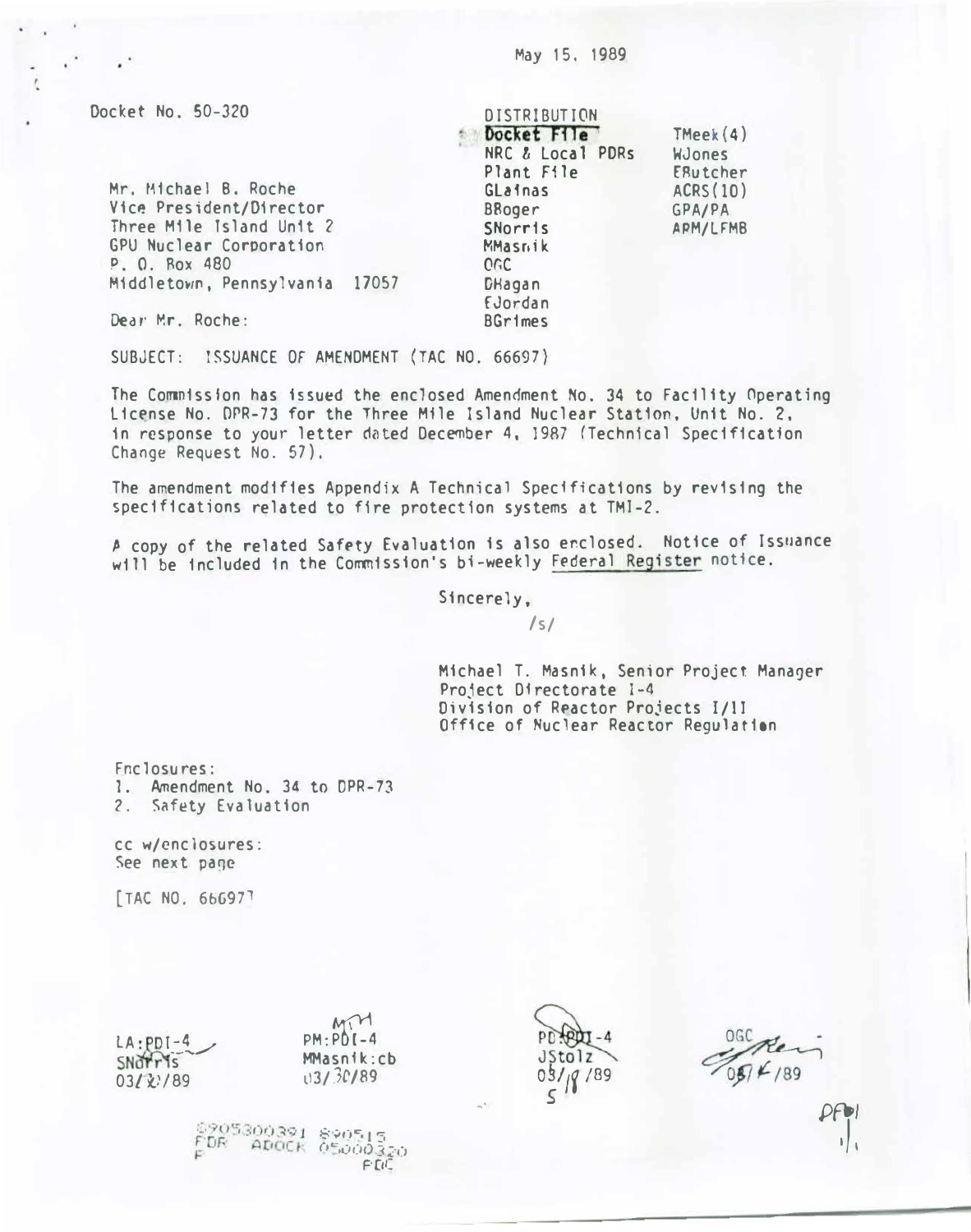

#### UNITED STATES NUCLEAR REGULATORY COMMISSION WASHINGTON. 0. C. 70555

May 15. 1989

Docket No. 50-320

Mr. Michael B. Roche Vice Pres1dent/P1rector Three Mfle Island Unit 2 GPU Nuclear Corporation P. 0. Box 480 Middletown, Pennsylvania 17057

Pear Mr. Roche:

SUBJECT: ISSUANCE OF ANIFMUMENT (TAC NO. 66697)

The Commission has issued the enclosed Amendment No. 34 to Facility Operating License No. DPR-73 for the Three Mile Is'and Nuclear Station, Unit No. 2, in response to your letter dated December 4, 1987 (Technical Specification Change Request No. 57).

The amendment modifies Appendix A Technical Specifications by revising the specifications related to fire protection systems at TMI-2.

A copy of the related Safety Evaluation is also enclosed. Notice of Issuance will be included in the Commission's bi-weekly Federal Reoister notice.

Sincerely, rchart ? Musmk

Michael T. Masnik, Senior Project Manager Project Directorate !-4 Division of Reactor Projects I/II Office of Nuclear Reactor Regulation

Enclosures: 1. Amendment No. 34 to DPR-73 2. Safety Evaluation

cc w/enclosures: See next page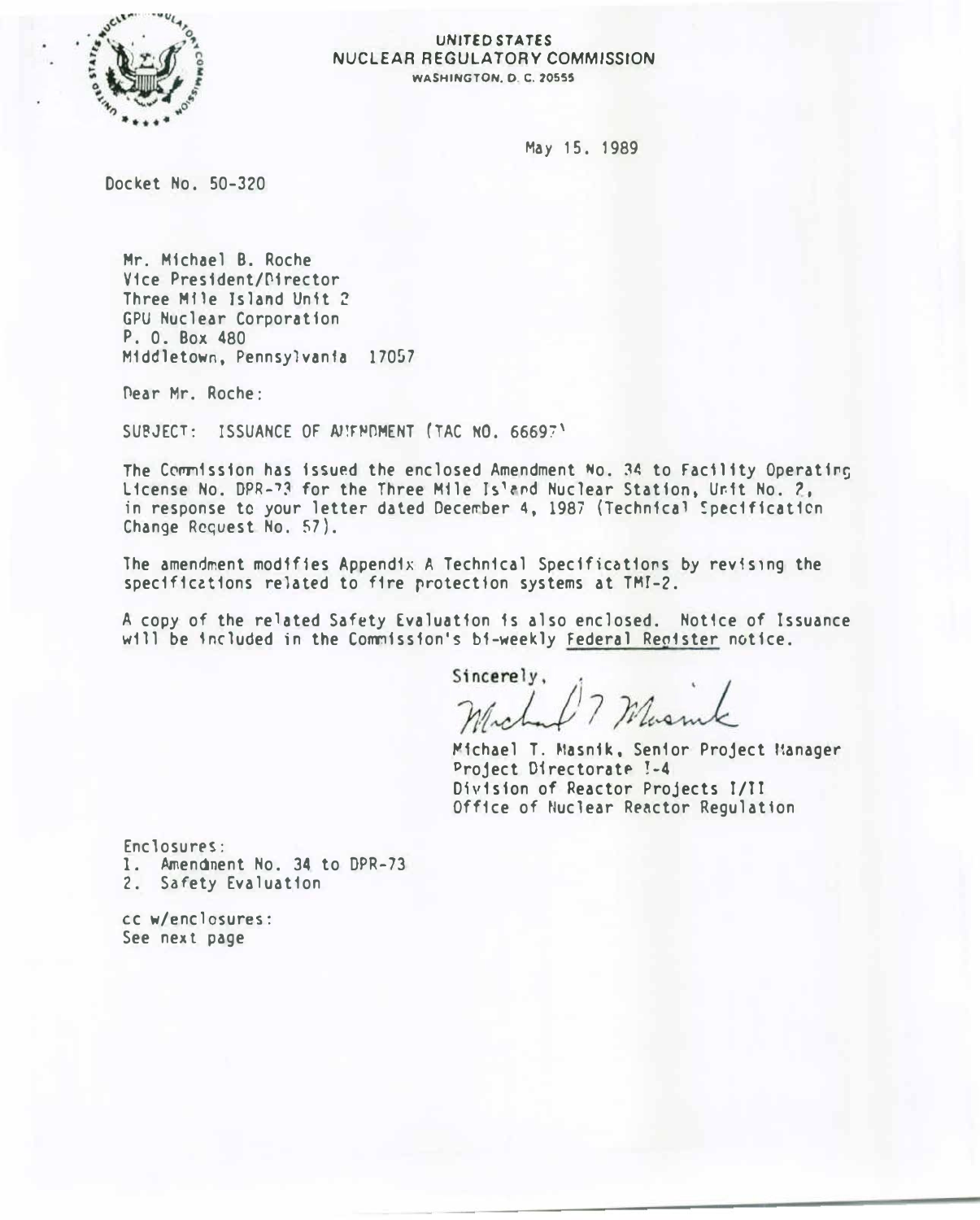Mr. M. B. Roche GPU Nuclear Corporation

cc:

Regional Administrator, Region t U.S. Nuclear Regulatory Commission 475 Allendale Road King of Prussia, PA 19406

Dr. Judith H. Johnsrud Environmental Coalition on Nuclear Power 433 Orlando Avenue State College. PA 16801

Ernest L. Blake, Jr., Esquire Shaw, Pittman, Potts, and Trowbridge 2300 N Street, N.W. Washington, DC 20037

Secretary U.S. Nuclear Reoulatory Commission Washington, DC 20555

Sally S. Klein, Chairperson Dauphin County Roard of Commissioners Dauph In County Courthouse Front and Market Streets Harrisburg, PA 17101

Thomas M. Gerusky, Director Bureau of Radiation Protection Department of Environmental Resources P. O. Box 2063 Harrisburg, PA 17120

Ad Crable Lancaster New Era 8 West Yfng Street Lancaster, PA 17601

U.S. Department of Energy P. 0. Box 88 Middletown, PA 17057

David J. McGoff Office of LWR Safety and Technology NE-23 U.S. Department of <sup>L</sup>nergy Washington, PC 20545

Three Mile Island Nuclear Station Unit No. 2

Frank Lynch, Editorial The Patriot 01? �rket Street Harrfsbur9, PA 17105

Robert B. Borsum Babcock & Wilcox Nuclear Power Division Suite 525 1700 Rockville Pike Rockville, MD 20852

Marvin t. Lewis 7801 Roosevelt Blvd. #62 Philadelphia, PA 191S2

Jane Lee 183 Valley Road Etters, PA 17319

Walter W. Cohen, Consumer Advocate Department of Justice Strawberry Square, 14th Floor �arrisburg, PA 1712'

Mr. Edwin K1nter Executive Vice President **GPU Nuclear Corporation** 100 Interpace Parkway Parsippany, NJ 07054

U.S. Environmental Prot. Agency Region III Office Attn: ElS Coordinator Curtis Building (Sixth Floor) 6th and Walnut Streets Philadelphia, PA 19106

Francis I. Young Senior Resident Inspector (TMI-1) U.S.N.R.C. Post Office Box 311 Middletown, Pennsylvania 17057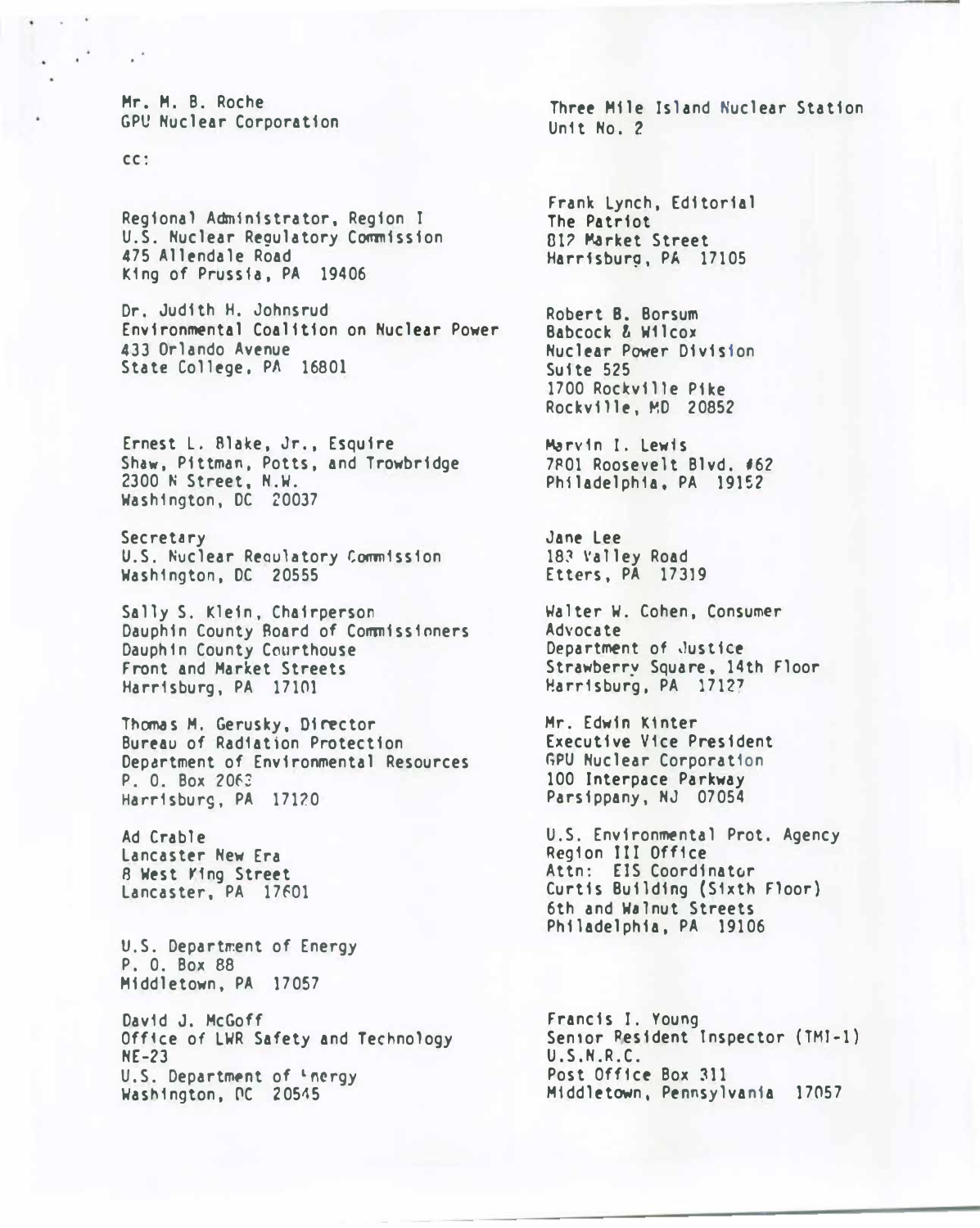Mr. M. B. Roche GPU Nuclear Corporation

cc:

 $\sim$ 

G. Kuehn GPU Nuclear Corporation

J. J. Byrne GPU Nuclear Corporation Three Mile Island Nuclear Station Unit No. 2

R. E. Rogan GPU Nuclear Corporation

S. Levin GPU Nuclear Corporation

W. J. Marshall GPU Nuclear Corporation

 $- 2-$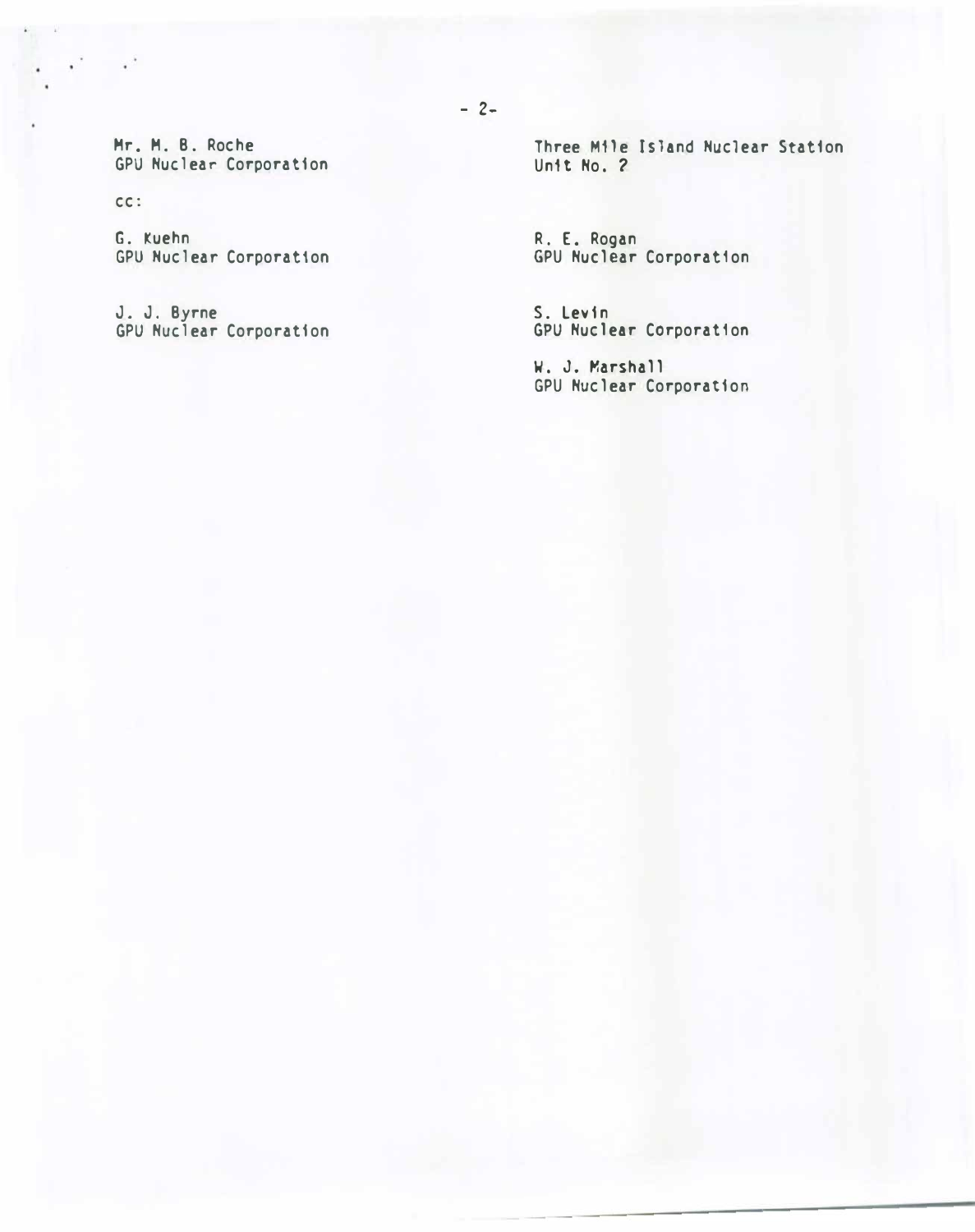

#### UNITED STATES NUCLEAR REGULATORY COMMISSION **WASHINGTON, D. C. 20555**

## GPIJ NUCLEAR CORPORATION

## DOCKET NO. 50-320

## THREE MILE ISLAND NUCLEAR STATION, UNIT NO. 2

## AMENDMENT TO FACILITY OPERATING LICENSE

Amendment No. 34 License No. DPR-73

- 1. The Nuclear Regulatory Commission (the Commission) has found that:
	- A. The application for amendment by GPU Nuclear Corporation, et al. (the licensee) dated December 4. 1987 complies with the standards and requirements of the Atomic Energy Act of 1954, as amended (the Act), and the Commission's rules and regulations set forth in 10 CFR Chapter I;
	- B. The facility will operate in conformity with the application, the provisions of the Act, and the rules and regulations of the Commission:
	- C. There is reasonable assurance (i} that the activities authorized by this amendment can be conducted without endangering the health and safety of the public, and (11) that such activities will be conducted in compliance with the Commission's regulations;
	- D. The issuance of this amendment will not be inimical to the common defense and security or to the h�alth and safety of the public; and
	- E. The issuance of this amendment fs 1n accordance with 10 CFR Part 51 of the Commission's regulations and all applicable requirements have been satisfied.

8905300393 890515 8905300393 89000320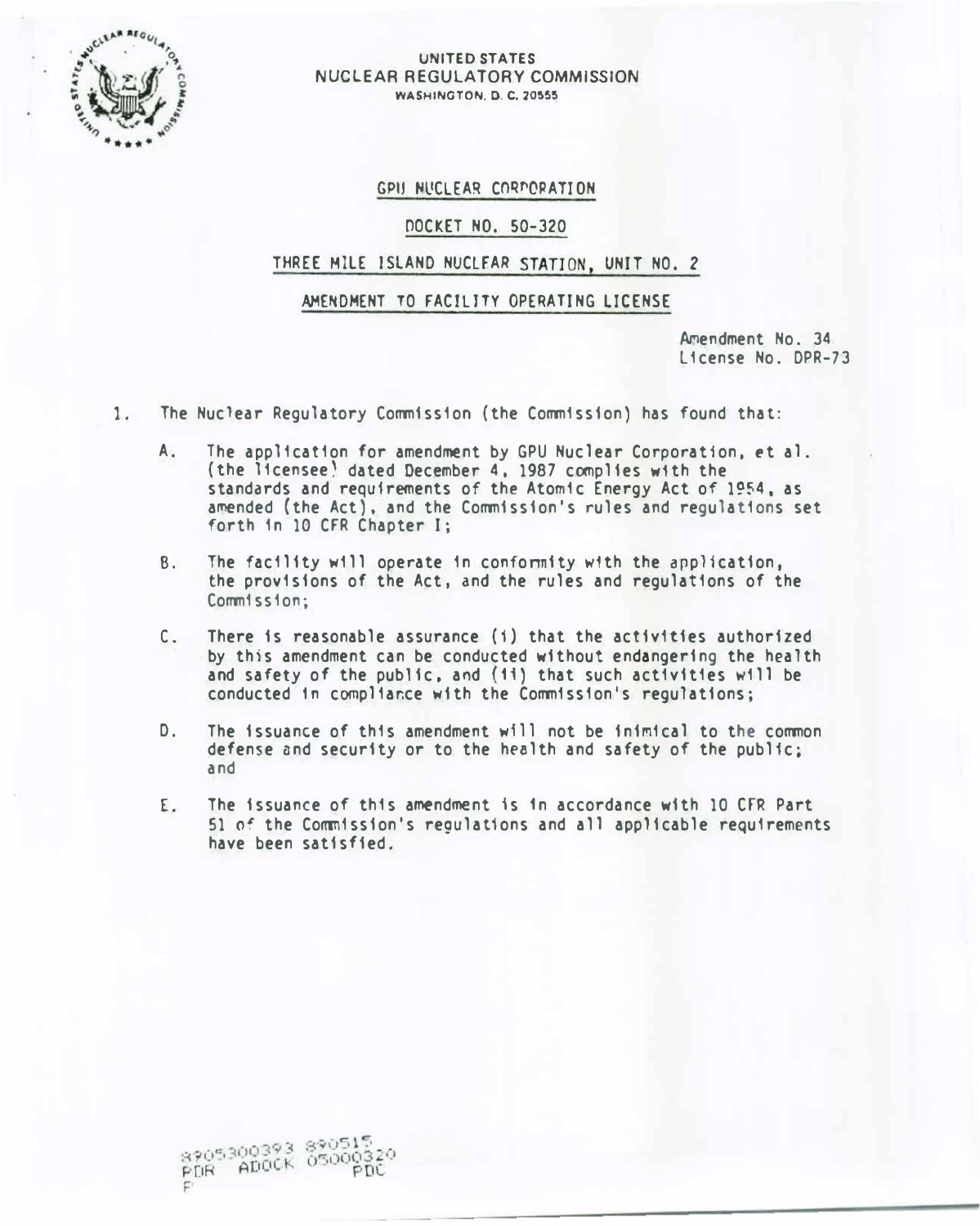- 2. Accordingly, the license is amended by changes to the Technical Specifications as indicated in the attachment to this license amendment, and paragraph 2.c. (2) of Facility Operating License No. OPR-73 1s hereby amended to read as follows:
	- (2) Technical Specifications

The Technical Specifications contained in Appendix A, �s revised through Amendment No. 34, are hereby incorporated 1n the license. GPU Nuclear Corporation shall operate the fac1lfty in accordance with the Technical Specifications.

3. This license amendment is effective as of 1ts date of issuance, to be implemented within 30 days of issuance.

FOR THE NUCLEAR REGULATORY COMMISSION

John F. Stolz, Direct Project Directorate Y Division of Reactor Projects I/II Office of Nuclear Reactor Regulation

Attachment: Changes to the Technical Specifications

Date of Issuance: May 15, 1989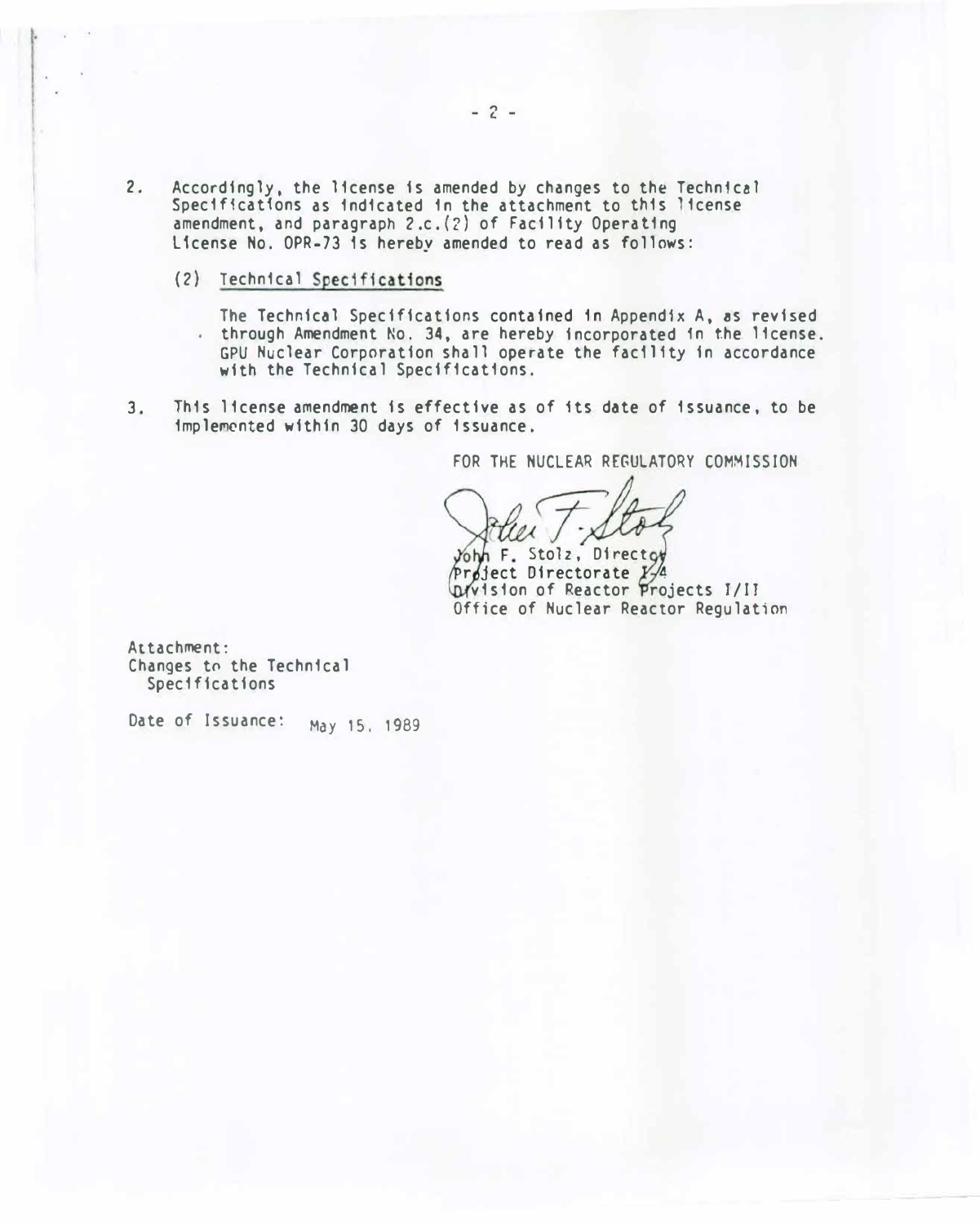# ATTACHMENT TO LICENSE AMENDMENT NO. 34

## FACILITY OPERATING LICENSE NO. DPR-73

# DOCKET NO. 50-320

Replace the following pages of the Appendix A Technical Specifications w1th the attached pages. The revised pages are identified by amendment number 34 and contain vertical lines indicating the area of change.

#### Remove

## Insert

| Page $1-4$ |                | Page $1-4$ |                |  |
|------------|----------------|------------|----------------|--|
|            | Page 3.7-4     |            | Page 3.7-4     |  |
|            | Page 3.7-5     |            | Page 3.7-5     |  |
|            | Page $3.7-6$   |            | Page $3.7-6$   |  |
|            | Page 3.7-7     |            | Page 3.7-7     |  |
|            | Page B 3/4 3-3 |            | Page B 3/4 3-3 |  |
|            | Page B 3/4 7-2 |            | Page B 3/4 7-2 |  |
|            | Page B 3/4 7-3 |            | Page B 3/4 7-3 |  |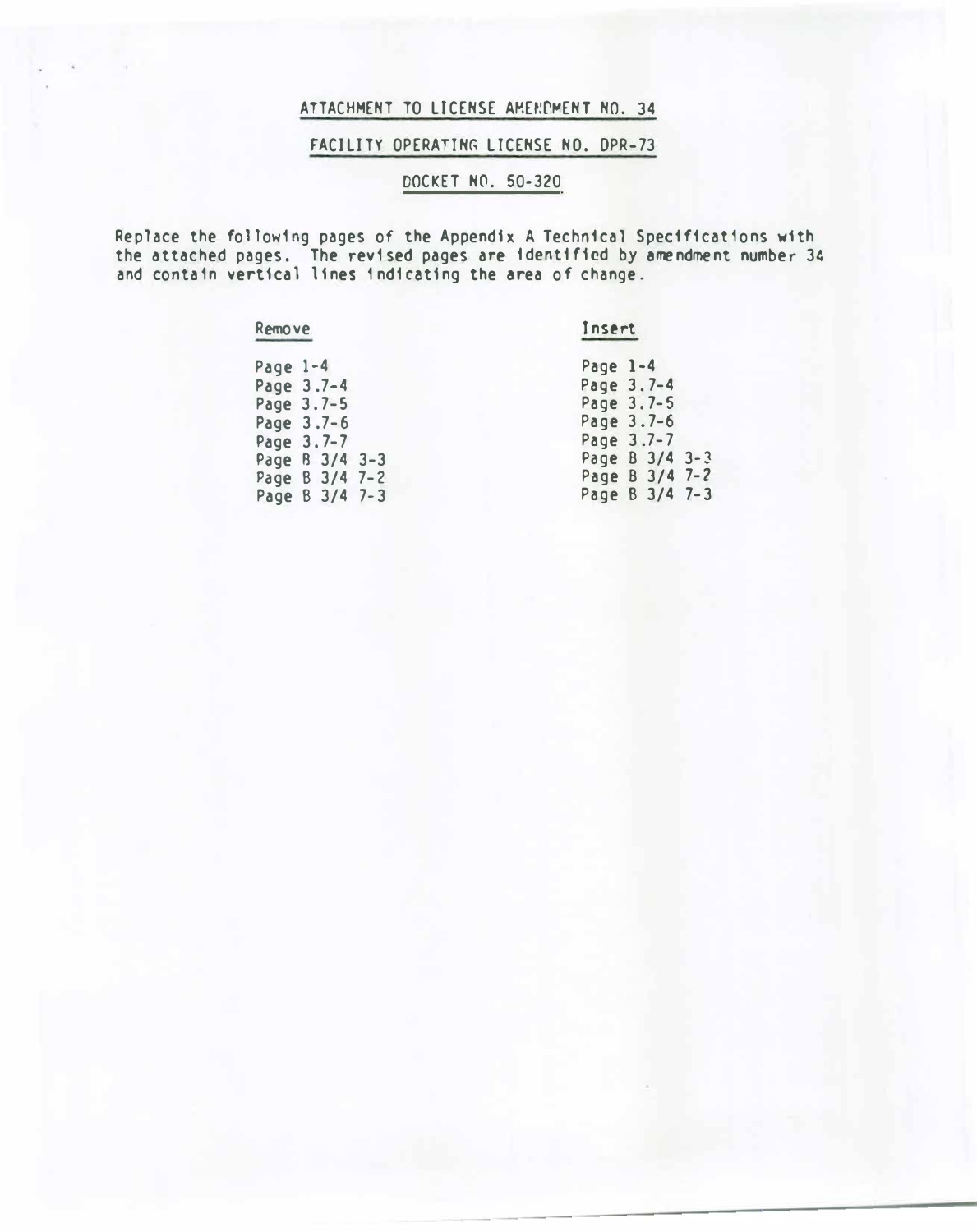## 1.0 DEFINIT IONS

#### CHANNEL FUNCTION TEST

- 1.10 A CHANNEL FUNCTIONAL TEST shall be:
	- a. Analog channels the injection of a simulated signal into the channel as close to the primary sensor as practicable to verify OPERABILITY including alarm and/or trip functions.
	- b. Bistable channels the injection of a simulated signal into the channel sensor to verify OPERABILITY including alarm and/or trip functions.

## STAGGERED TEST BASIS

- 1.11 A STAGGERED TEST BASIS shall consist of:
	- a. A test schedule for n systems, subsystems, trains or designated components obtained by dividing the specified test interval into n equal subintervals,
	- b. The testing of one system, subsystem, train or designated components at the beginning of each subinterval.

#### FREQUENCY NOTATION

1. 12 The FREQUENCY NOTATION specified for the performance of Surveillance Requirements shall correspond to the intervals defined in Table 1.2.

## FJRE SUPPRESSION WATER SYSTEM

1.13 A FIRE SUPPRESSION WATER SYSTEM shall consist of: a water source; gravity tank or pumps; and distribution piping and associated sectionalizing control or isolation valves. Such valves shall include yard hydrant curb valves, and the first valve upstream of the water flow alarm device on each hose standpipe.

### REVIEW SIGNIFICANT

1.14 REVIEW SIGNIFICANT items shall consist of items that are Important to Safety, or proposed changes to Technical Specifications, License, Special Orders or Agreements, Recovery Operations Plan, Organization Plan, or involve an Unreviewed Safety Question or a Significant Environmental Impact. Also, those system operating procedures and associated emergency, abnormal, alarm response procedures which require NRC approval. In addition, those activities not covered by an NRC approved system description, SER or TER and which exceed PElS values.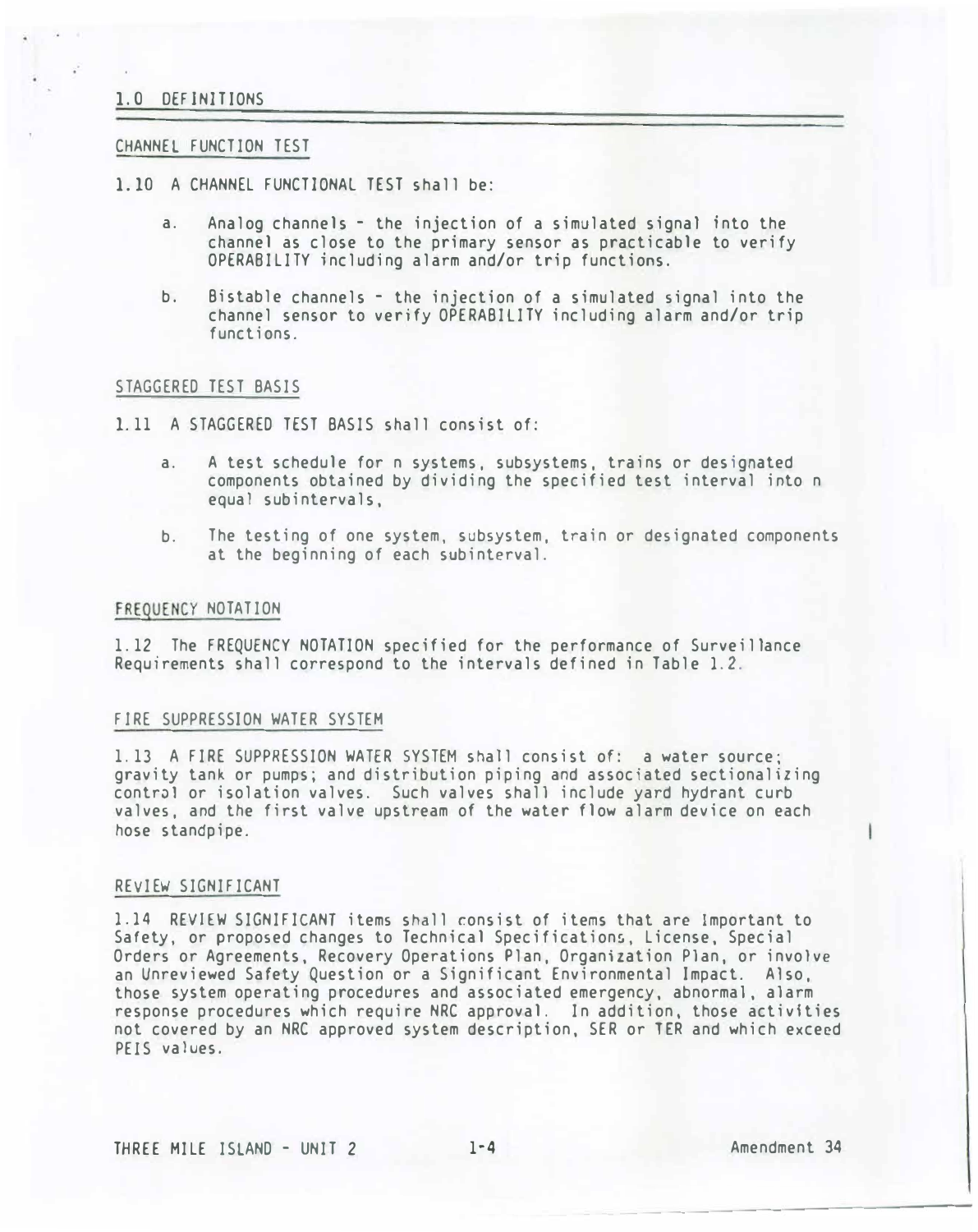## LIMITING CONDITIONS FOR OPERATION

## 3. 7.10 FIRE SUPPRESSION SYSTEMS

#### FIRE SUPPRESSION WATER SYSTEM

- 3. 7.10. 1 The FIRE SUPPRESSION WATER SYSTEM shall be OPERABLE with;
- a. At least two (2) of the following three (3) high pressure pumps shall be OPERABLE I with their discharge aligned to the fire suppression header:
	- 1. Unit 1 Circulating Water Flume Diesel Fire Pump
	- 2. Unit 1 River Water Intake Diesel Fire Pump
	- 3. Deleted
	- 4. Unit 1 River Water Intake Motor Fire Pump
- b. Two (2) separate water supplies of the following three (3) shall be available with at least 90,000 gallons each:
	- 1. Altitude Tank
	- 2. Unit 1 Circulating Water Flume
	- 3. Unit 1 River Water Intake Structure
	- 4. Deleted
- c. An OPERABLE flow path capable of taking suction from a water supply and transferring the water through distribution piping with OPERABLE sectionalizing control or isolation valves to the yard hydrant curb valves and the first valve ahead of the water flow alarm device on each hose standpipe, required to be OPERABLE per Specification 3. 7. 10.4.

APPLICABILITY: MODES 1, 2 and 3

#### ACTION:

- a. With two (2) pumps or two (2) water supplies inoperable, restore the inoperable equipment to OPERABLE status within seven (7) days.
- b. With the Fire Suppression Water System otherwise inoperable establish a backup Fire Suppression Water System within 24 hours.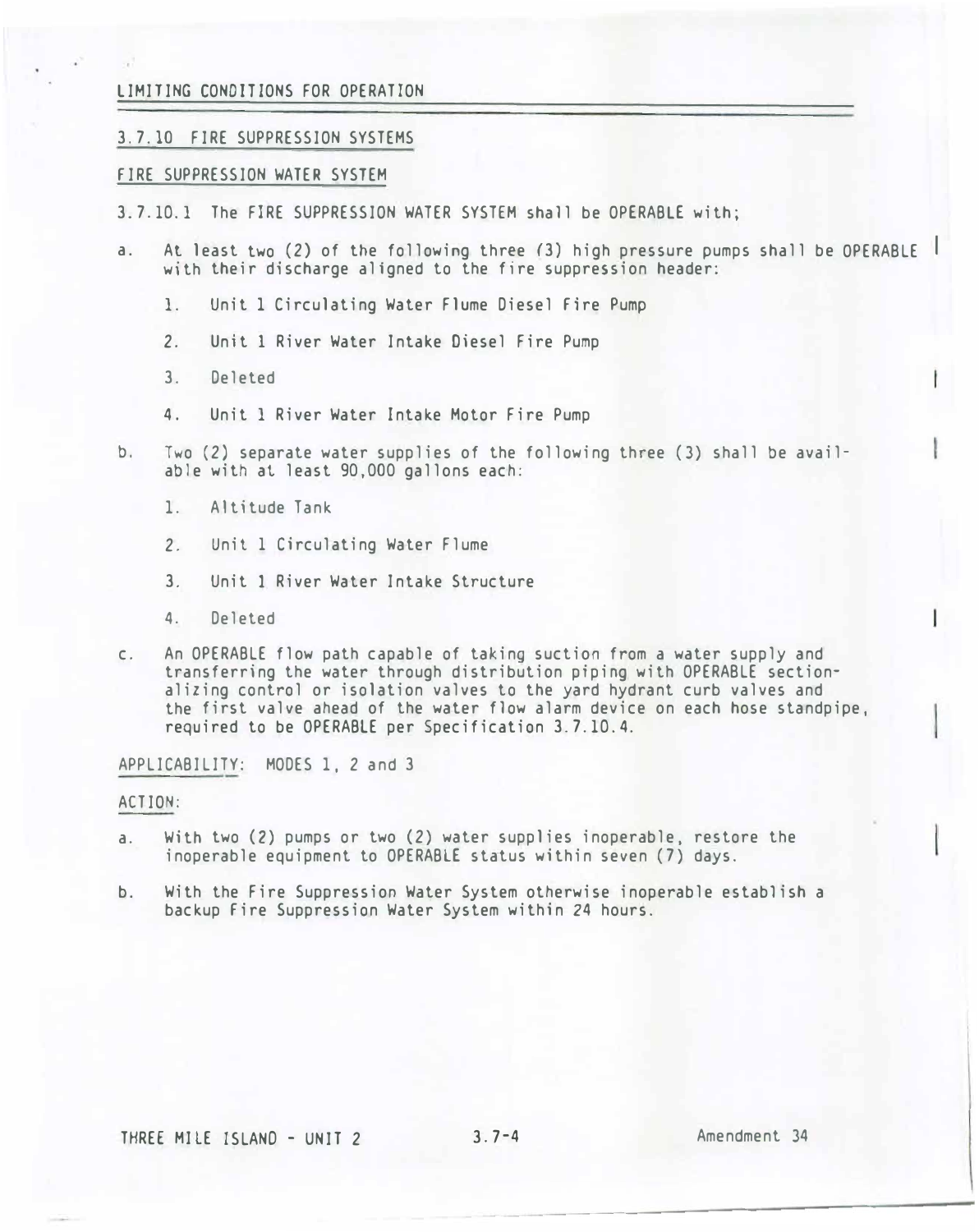LIMITING CONDITIONS FOR OPERATION

# DELUGE/SPRINKLER SYSTEMS

3. 7.10.2 Deleted.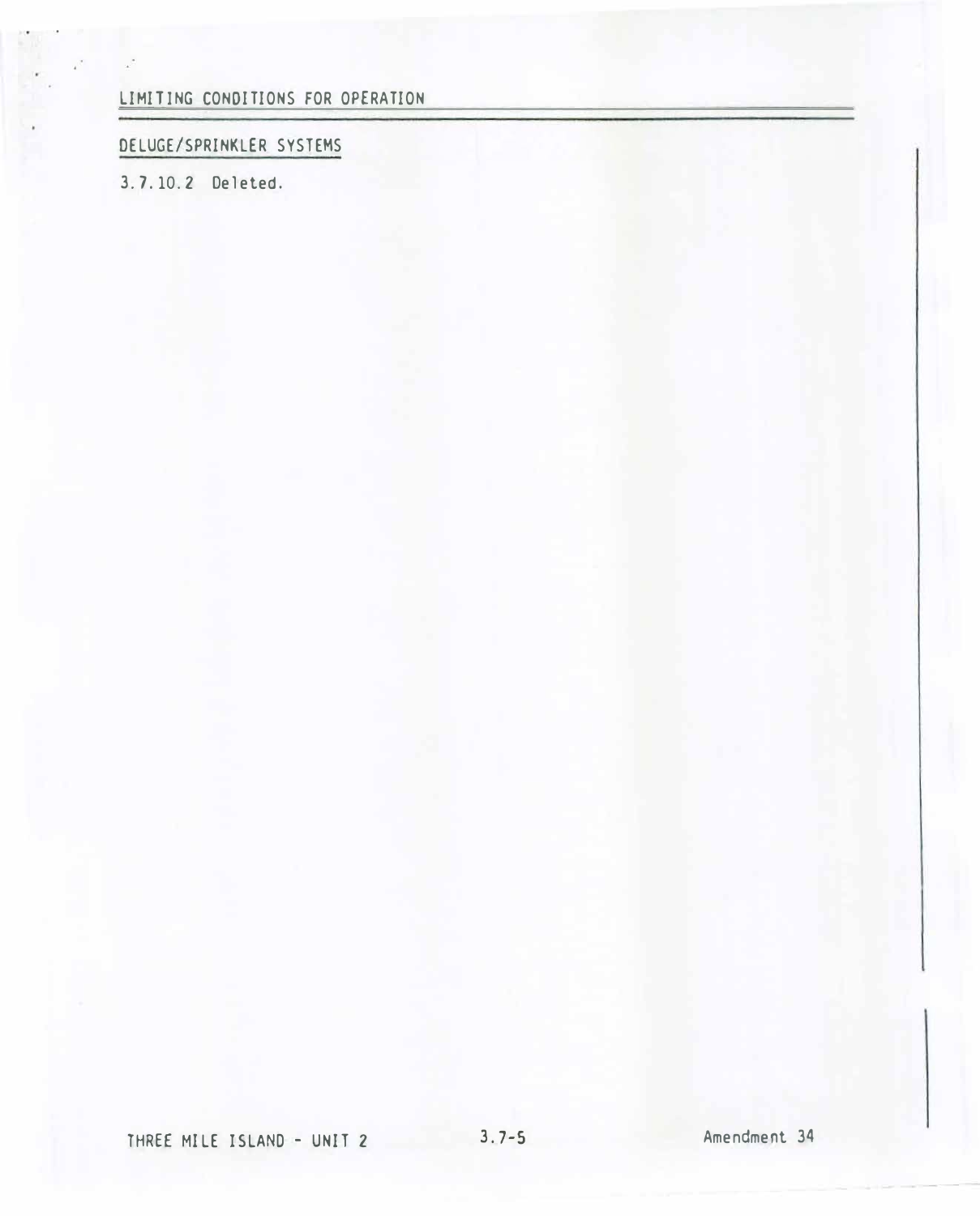## LIMITING CONDITIONS FOR OPERATION

#### HALON SYSTEM

3. 7.10.3 Deleted.

FIRE HOSE STATIONS

3. 7. 10. 4 The fire hose stations listed in Table 4. 7-1 of the RECOVERY OPERATIONS PLAN shall be OPERABLE:

APPLICABILITY: MODES 1, 2 and 3

#### ACTION:

With one or more of the fire hose stations shown in Table 4. 7-1 in the Recovery Operations Plan inoperable, route an additional equivalent capacity fire hose to the unprotected area(s) from an OPERABLE hose station within 1 hour.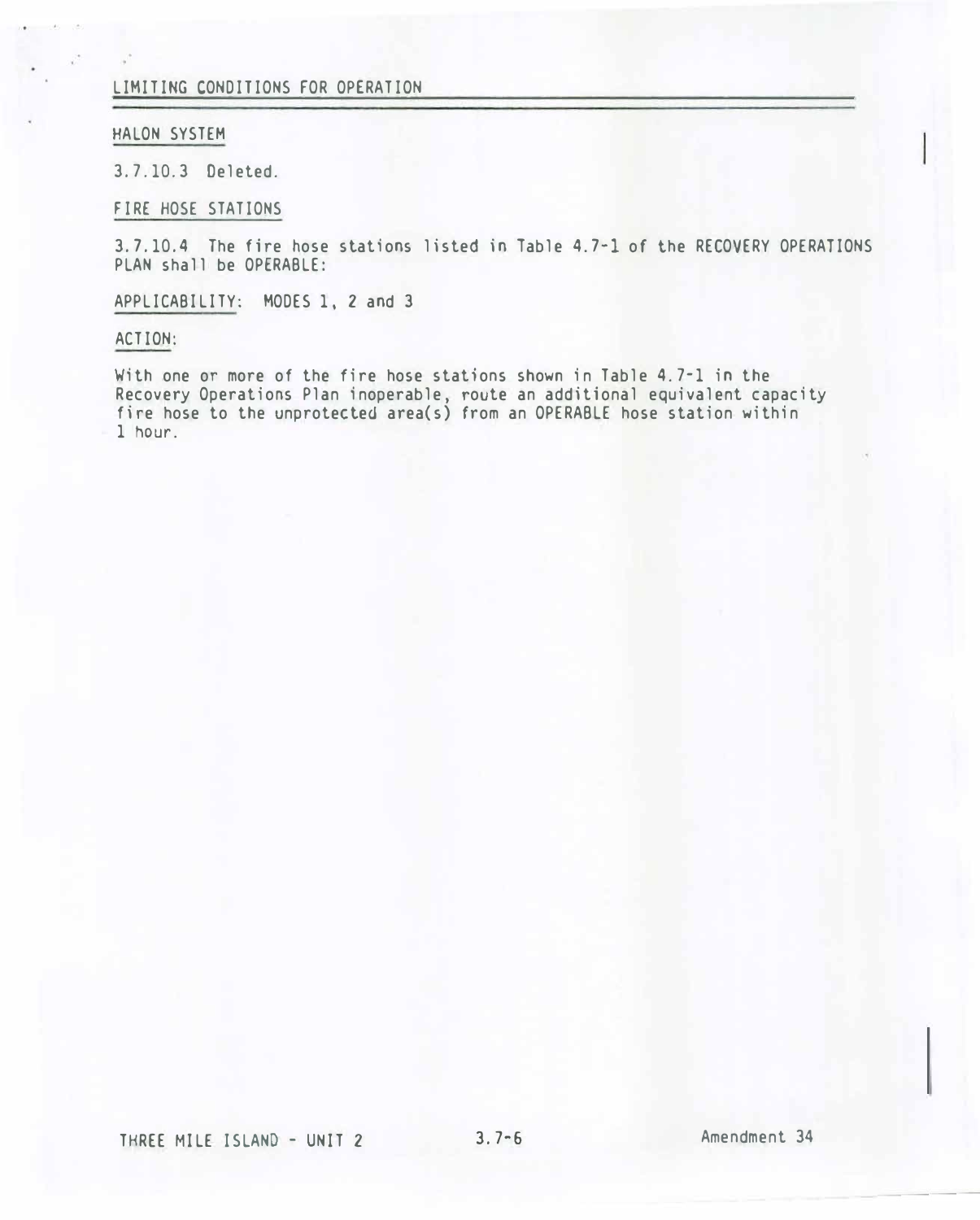LIMITING CONDITONS FOR OPERATION

# PENETRATION FIRE BARRIERS

3. 7.11 Deleted.

 $\mathbf{r}$ 

-----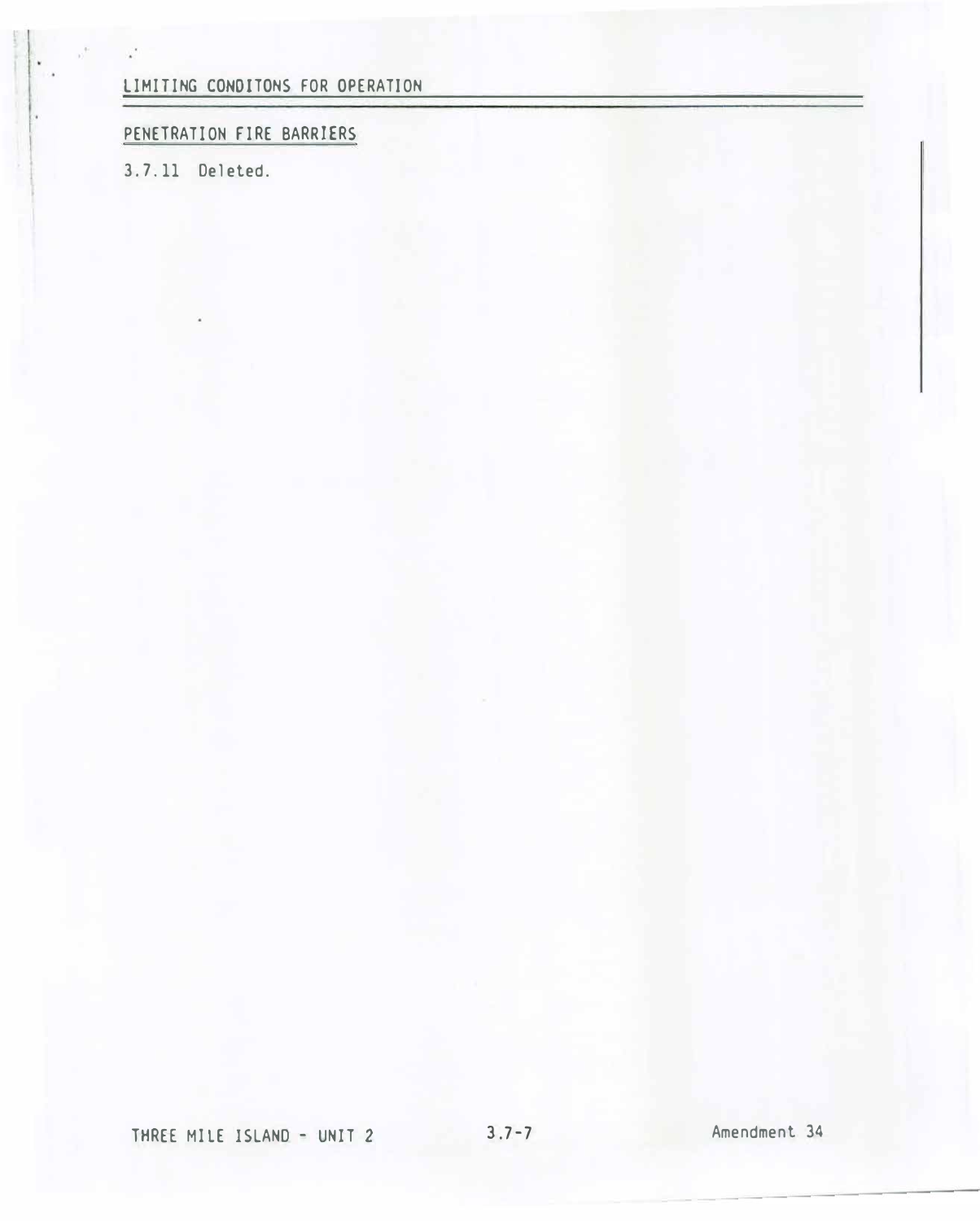INSTRUMENTATION

# BASES

## 3/4.3.3.8 AND 3/4.3.3.9 FIRE DETECTION INSTRUMENTATION

OPERABILITY of the Fire Detection Instrumentation ensures that adequate warning capability as required by the TMl-2 Fire Protection Program Evaluation, is available for the prompt detection of fires. This capability is required in order to detect and locate fires in their early stages. Prompt detection of fires is an integral element in the overall facility fire protection program.

In the event that a portion of the Fire Detection Instrumentation is inoperable, the establishment of frequent fire patrols in the affected areas is required to provide detection capability until the inoperable instrumentation is returned to service. For purposes of ALARA considerations, remote mechanisms (e. g., CCTV coverage) may be utilized to perform the fire patrol. However, the inoperability of this instrument would not affect the capability to maintain the safe shutdown condition of the plant nor the ability to prevent offsite releases greater than 10 CFR 100 limits.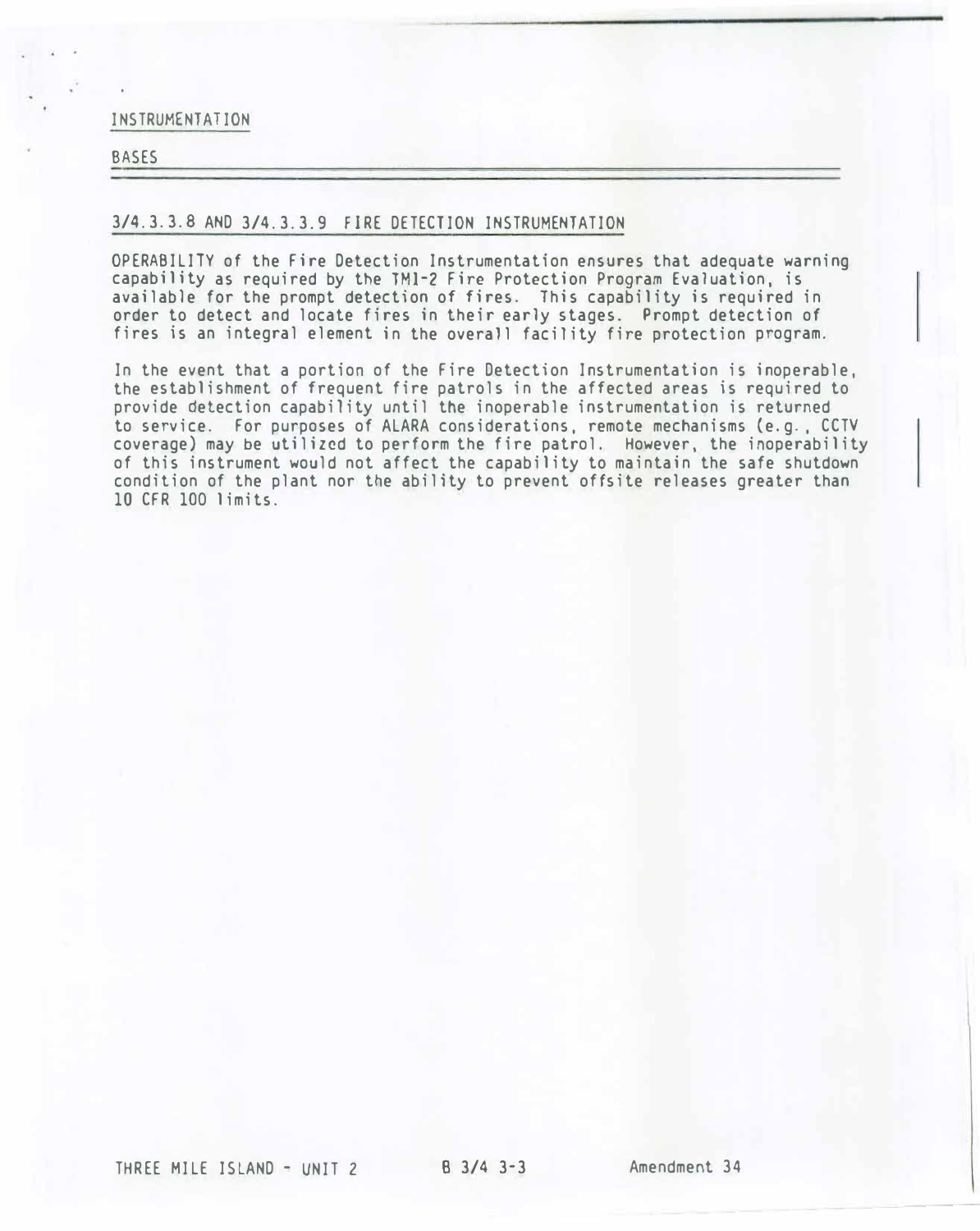#### PLANT SYSTEMS

## BASES

## 3/4. 7. 7 CONTROL ROOM EMERGENCY AIR CLEANUP SYSTEM

The OPERABILITY of the control room emergency air cleanup system ensures that (1) the ambient air temperature does not exceed the allowable temperature for continuous duty rating for the equipment and instrumentation cooled by this system and (2) the control room will remain habitable for operations personnel during and following all credible conditions. Under certain conditions (i.e., loss of offsite power combined with a severe accident at Unit 1), it would be required to place TMI-2 in a stable configuration with core alterations suspended. In this case, operability requirements to ensure TMI-2 Control Room habitability may be temporarily suspended. The OPERABILITY of this system in conjunction with control room design provisions is based on limiting the radiation exposure to personnel occupying the control room to 5 rem or less whole body, or its equivalent. This limitation is consistent with the requirements of General Design Criterion 19 of Appendix "A", 10 CFR 50.

## 3/4.7.9 SEALED SOURCE INTEGRITY

The limitation on removable contamination for sources requiring leak testing, including alpha emitters, is based on 10 CFR 70.39(c) limits for plutonium. This limitation will ensure that leakage from byproduct, source, and Special Nuclear Material sources will not exceed allowable intake values.

#### 3/4. 7.10 FIRE SUPPRESSION SYSTEMS

The OPERABILITY of the Fire Suppression Systems ensures that adequate fire suppression capability is available as required by the TMI-2 Fire Protection Program Evaluation. The Fire Suppression System consists of the water system, and fire hose stations. Any two (2) of the three (3) main fire pumps provide combined capacity greater than 3575 gpm.

In the event that portions of the Fire Suppression Systems are inoperable, alternate backup fire fighting equipment is required to be made available in the affected areas until the affected equipment can be restored to service. However, the inoperability of these systems would not affect the capability to maintain the safe shutdown condition of the plant nor the capability to prevent offsite releases greater than 10 CFR 100 limits.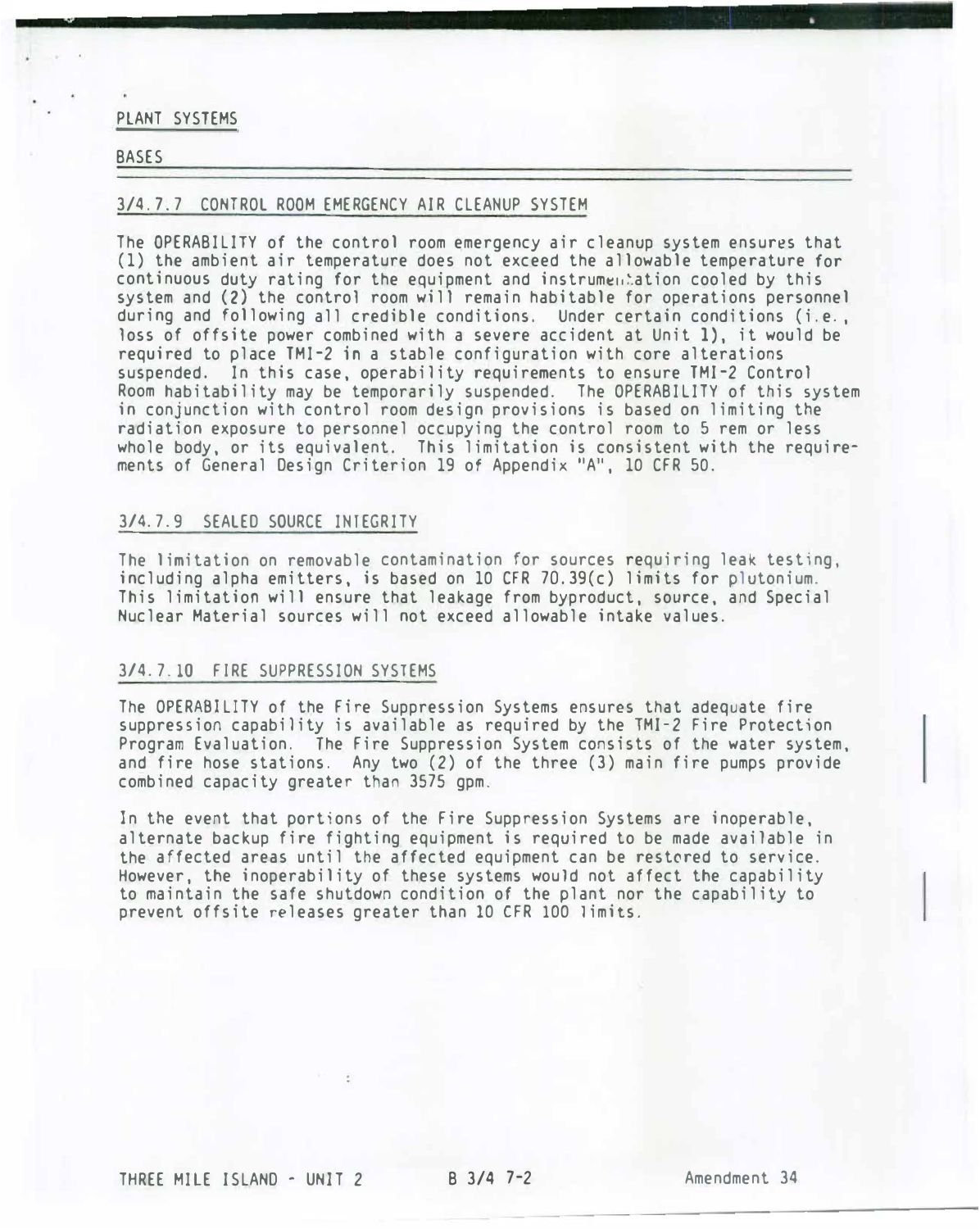PLANT SYSTEMS

BASES

¥Î

3/4. 7.11 PENETRATION FIRE BARRIERS

Deleted.

THREE MILE ISLAND - UNIT 2 B 3/4 7-3 Amendment 34

 $\rightarrow$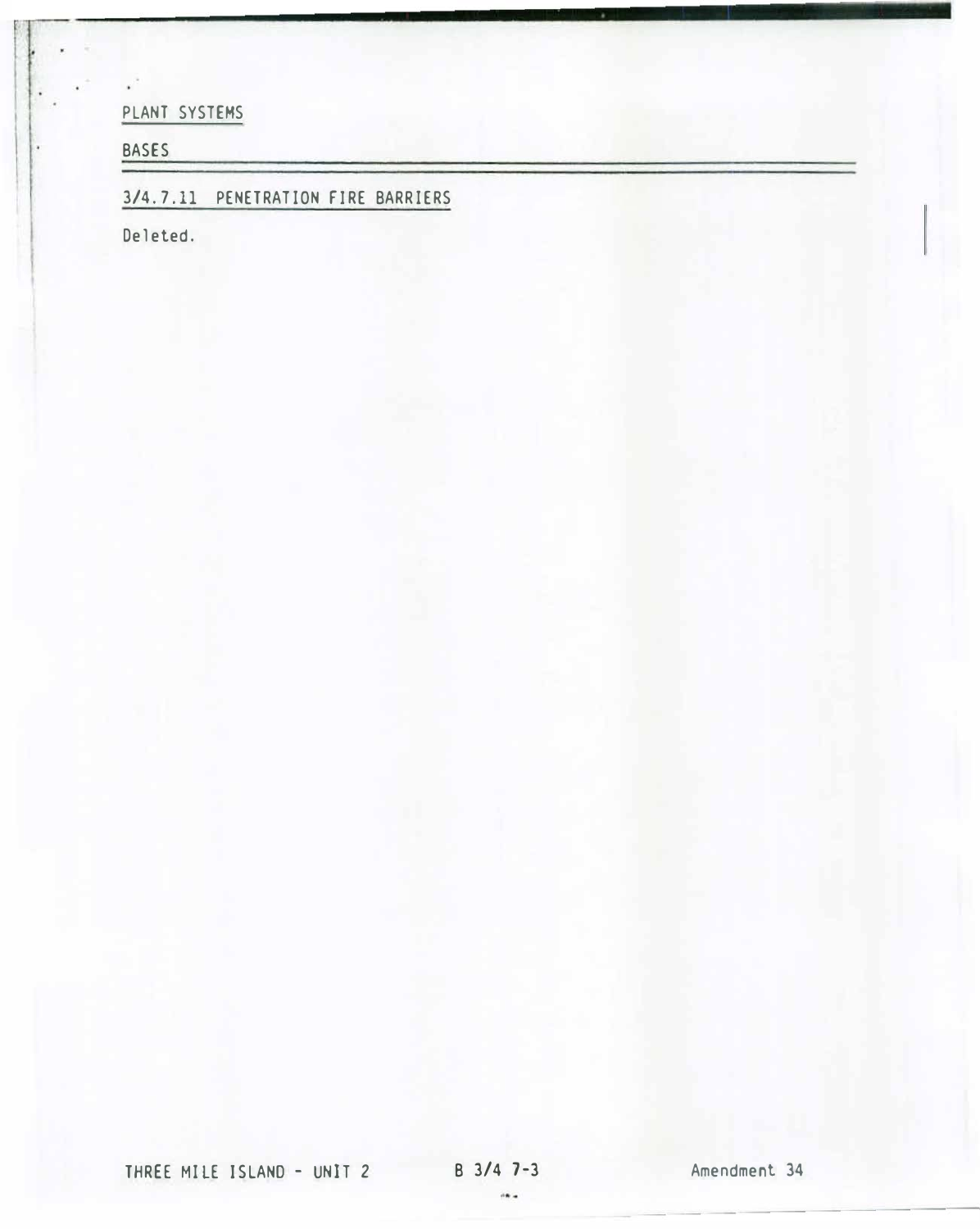

#### UNITED STATES NUCLEAR REGULATORY COMMISSION WASHINGTON. 0. C. 20555

## SAFETY EVALUATION BY THE OFFICE OF NUCLEAR REACTOR REGULATION

## RELATED TO AfiENDHENT NO. 34 TO FACILITY OPERATING LICENSE NO. DPR-73

## GPU NUCLEAP. CORPORATION

## THREE MILE ISLAND NUCLEAR STATION, UNIT NO. 2

## DOCKET NO. 50-320

#### INTRODUCTION

By letter dated December 4, 1987, GPU Nuclear Corporation (GPUN or the licensee) requested the approval of a change to the Appendix A Technical Specifications of Facility Operating License No. DPR-73 for Three Mile lslerd �uclear Station, Unit No. 2. The proposed a�endment would revise the specifications related to fire protection systems at TMI-2 by aligning license requirements with the current, as well future, plant conditions through the remainder of the current cleanup operations.

#### CISCUSSJON A�D EVALUATION

The licensee proposes a revised definition of "Fire Suppression Water System," Section 1.13. The current definition describes the components of the fire suppression water system. The revised definition deletes the terms "sprinkler" and "spray system riser." These systems are eliminated consistent with the deletion of Sectior. 3.7.10.2 which requires an operable deluge/sprirkler system at a number of locations. The staff finds the licensees proposal to delete the terms "sprinkler" and "spray system" from Section 1.13 acceptable.

Technical Specification 3.7.10.1, Fire Suppression Water System. lists the components of the fire suppression water system that shall be operable. The current technical specification requires four high pressure pumps, a Unit 2 river water intake df�s�l fire pump, Unit 2 river water intake structure, and an operable flow path to each sprinkler and spray system riser as well as a number of other components to be operable. The licensee proposes to change the technical specification to require only three high pressure pumps, and delete the requirements for an operable Unit 2 river water intake diesel fire pump, an operable intake structure, and an operable flow path to each sprinkler and spray system riser. The staff finds that only two of the currently required four fire pumps are necessary to provide the required flowrate cf 3575 gpm for the TMI site. Additionally, the staff finds that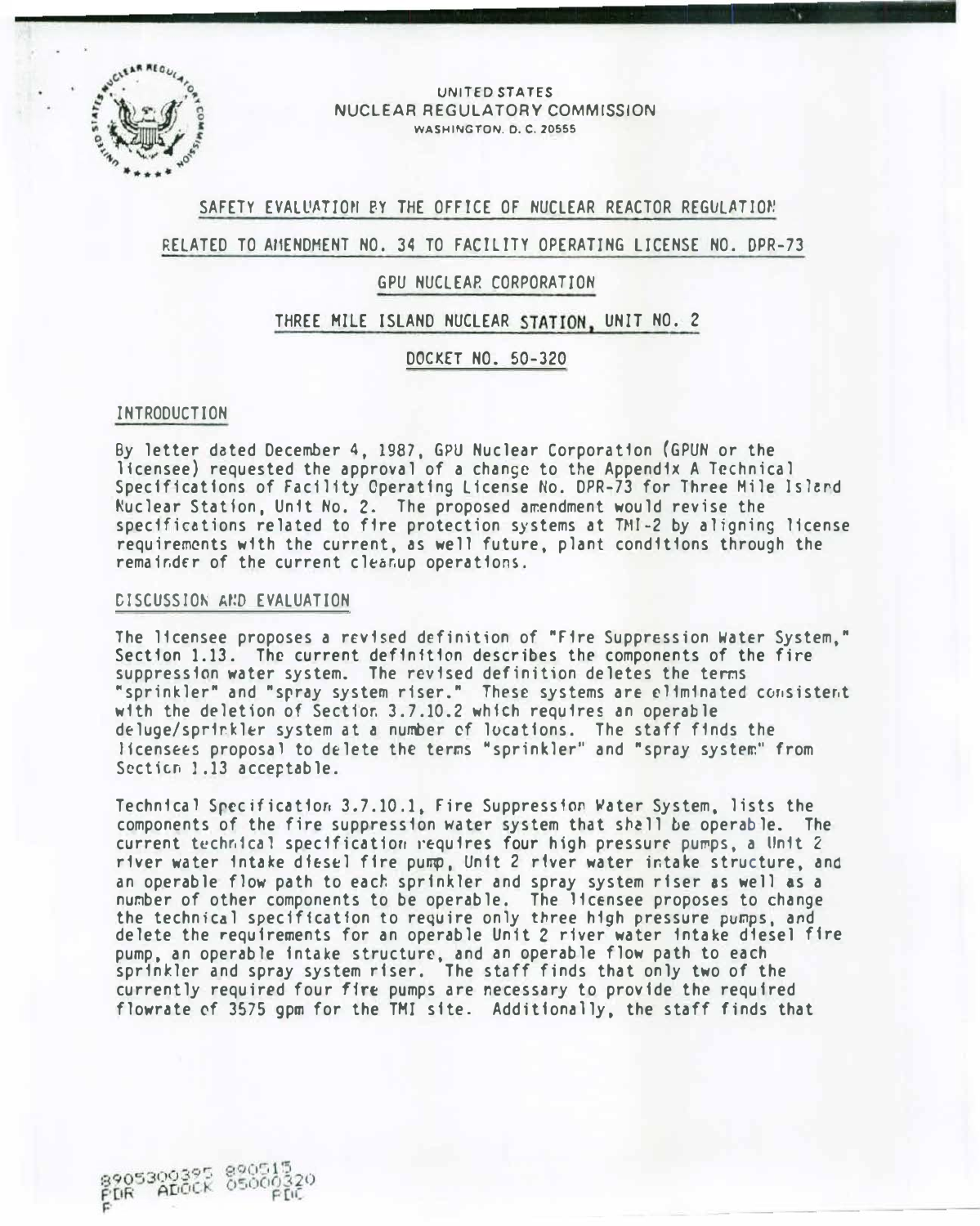only two of the current four fire protection water supplies for the TMI site are required. Furthermore, fire suppression capability is principally required to attain safe shutdown of the facility and preclude the release of radioactivity. The current TMI-2 core conditions and the level of combustible loading inside the containment warrant a reduction in fire suppression capability. The staff finds the licensee's proposed change acceptable and consistent with current staff practice.

Technical Specificativn 3.7.10.2, Deluge/Sprinkler Systems, requires operable deluge and/or sprinkler systems located in a number of locations throughout TMI-2. The licensee proposes to delete the requirement for maintaining the operability of these systems. The principal purpose of the deluge/sprinkler systems is to assure the safe shutdown of the facility, and preclude the possibility of an off-site release in excess of 10 CFR Part lCO limits. Since safe shutdown of the facility has been attained and assured, and the charcoal filters in the TMI-2 ventilation systems are no longer necessary to maintain off-site doses less than 10 CFR Part !00 limits, the staff finds the proposed c�anges acceptable.

Technical Specification 3.7.11, Penetration Fire Barriers, requires that all penetration fire barriers protecting safety related areas be in place and capable of functioning as designed. The licensee has requested to delete the requirement to maintain functional penetration fire barriers. The reactor building penetration seals and access hatches were not fire rated; hence the requirement for penetration fire barriers. The integrity of these seals and access h�tches is not required for the safe shutdown of the plant. Penetration fire barriers are also not needed to preclude off-site releases greater than 10 CFR Part 100 limit. The limited size of the design basis fire, the degree of the resulting overpressure inside the reactor building. and the nature and location of contamination inside the reactor building does not require functioning penetration fire barriers tc maintain off-site releases within acceptable limits. The staff finds the proposed changes acceptable.

Section 3/4. 7.11, Penetration Fire Barriers. provides the basis for recuiring the functional integrity of the Fire Barrier Penetration Seals. The licensee proposes to delete Bases Section 3/4.7. 11 consistent with the request to delete Section 3.7. 11, Penetration Fire Barriers. The staff has cetermined above that the elimination of the requirement to maintain the functional integrity of the fire barriers fs appropriate; therefore, deletion of this Section is consistent with the staff's determination.

#### ENVIRONMENTAL CONSIDERATION

This amendment changes a requirement with respect to installation or use of a facility component located within the restricted areas as defined in 10 CFR Part 20. The staff has determined that the amendment invelves no significant increase in the amounts and no significant change in the types of any effluents that may be released off site, and that there is no significant increase in